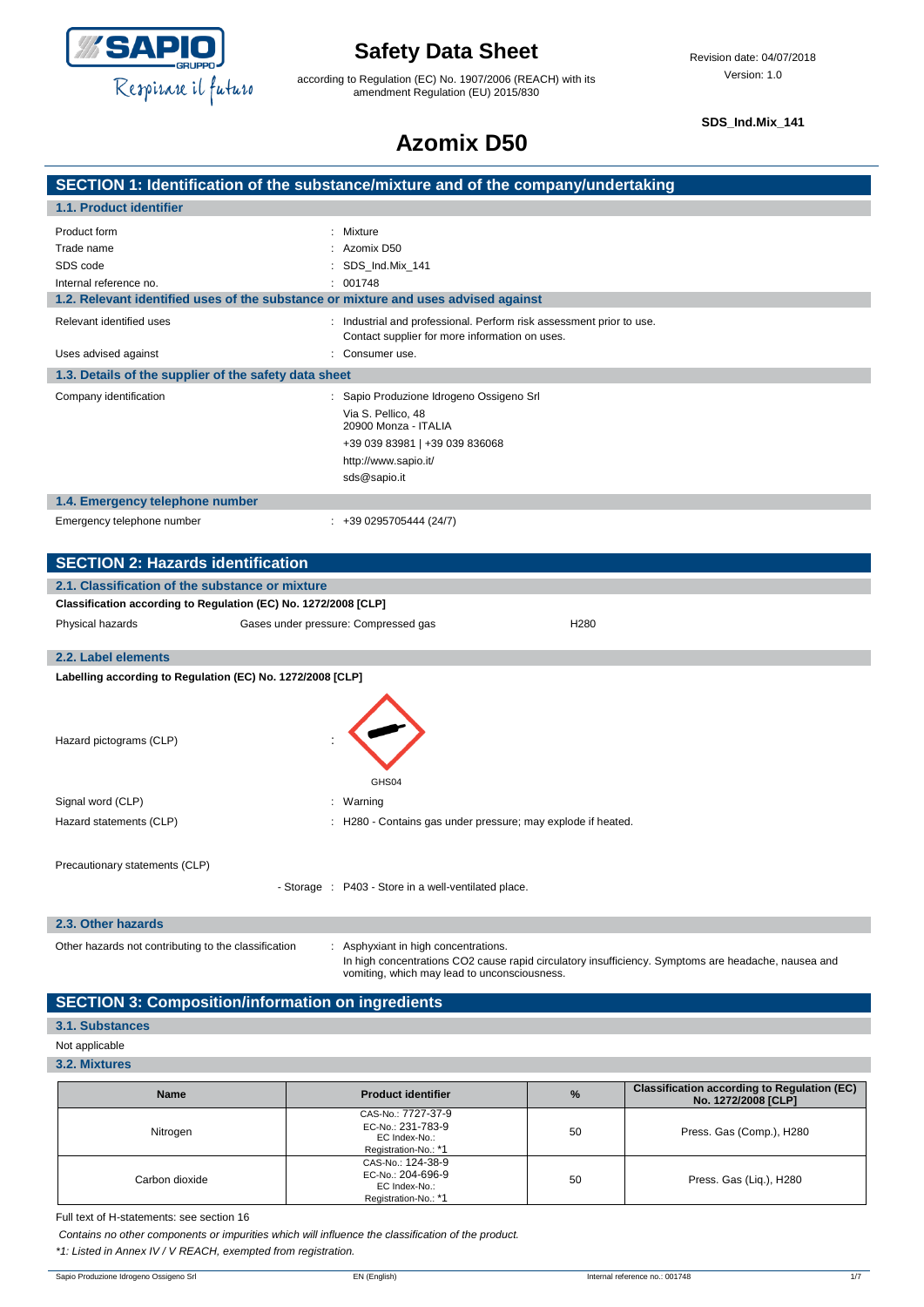

according to Regulation (EC) No. 1907/2006 (REACH) with its amendment Regulation (EU) 2015/830

**SDS\_Ind.Mix\_141**

## **Azomix D50**

*\*2: Registration deadline not expired.*

*\*3: Registration not required: Substance manufactured or imported < 1t/y.*

| $\sigma$ . Region and From required. Substance manufactured or imported $\sim$ Tvy. |                                                                                                                                                                                                                                                                                                                                                                                                                                                                                                                                                                                                                                                                                                                                                                             |
|-------------------------------------------------------------------------------------|-----------------------------------------------------------------------------------------------------------------------------------------------------------------------------------------------------------------------------------------------------------------------------------------------------------------------------------------------------------------------------------------------------------------------------------------------------------------------------------------------------------------------------------------------------------------------------------------------------------------------------------------------------------------------------------------------------------------------------------------------------------------------------|
| <b>SECTION 4: First aid measures</b>                                                |                                                                                                                                                                                                                                                                                                                                                                                                                                                                                                                                                                                                                                                                                                                                                                             |
| 4.1. Description of first aid measures                                              |                                                                                                                                                                                                                                                                                                                                                                                                                                                                                                                                                                                                                                                                                                                                                                             |
| - Inhalation                                                                        | : Remove victim to uncontaminated area wearing self contained breathing apparatus. Keep victim warm and<br>rested. Call a doctor. Perform cardiopulmonary resuscitation if breathing stopped.                                                                                                                                                                                                                                                                                                                                                                                                                                                                                                                                                                               |
| - Skin contact                                                                      | Adverse effects not expected from this product.                                                                                                                                                                                                                                                                                                                                                                                                                                                                                                                                                                                                                                                                                                                             |
| - Eye contact                                                                       | Adverse effects not expected from this product.                                                                                                                                                                                                                                                                                                                                                                                                                                                                                                                                                                                                                                                                                                                             |
| - Ingestion                                                                         | Ingestion is not considered a potential route of exposure.                                                                                                                                                                                                                                                                                                                                                                                                                                                                                                                                                                                                                                                                                                                  |
| 4.2. Most important symptoms and effects, both acute and delayed                    |                                                                                                                                                                                                                                                                                                                                                                                                                                                                                                                                                                                                                                                                                                                                                                             |
|                                                                                     | In high concentrations may cause asphyxiation. Symptoms may include loss of mobility/consciousness.<br>Victim may not be aware of asphyxiation.<br>Refer to section 11.                                                                                                                                                                                                                                                                                                                                                                                                                                                                                                                                                                                                     |
| 4.3. Indication of any immediate medical attention and special treatment needed     |                                                                                                                                                                                                                                                                                                                                                                                                                                                                                                                                                                                                                                                                                                                                                                             |
|                                                                                     | None.                                                                                                                                                                                                                                                                                                                                                                                                                                                                                                                                                                                                                                                                                                                                                                       |
|                                                                                     |                                                                                                                                                                                                                                                                                                                                                                                                                                                                                                                                                                                                                                                                                                                                                                             |
| <b>SECTION 5: Firefighting measures</b>                                             |                                                                                                                                                                                                                                                                                                                                                                                                                                                                                                                                                                                                                                                                                                                                                                             |
| 5.1. Extinguishing media                                                            |                                                                                                                                                                                                                                                                                                                                                                                                                                                                                                                                                                                                                                                                                                                                                                             |
| - Suitable extinguishing media                                                      | : Water spray or fog.                                                                                                                                                                                                                                                                                                                                                                                                                                                                                                                                                                                                                                                                                                                                                       |
| - Unsuitable extinguishing media                                                    | Do not use water jet to extinguish.                                                                                                                                                                                                                                                                                                                                                                                                                                                                                                                                                                                                                                                                                                                                         |
| 5.2. Special hazards arising from the substance or mixture                          |                                                                                                                                                                                                                                                                                                                                                                                                                                                                                                                                                                                                                                                                                                                                                                             |
| Specific hazards                                                                    | Exposure to fire may cause containers to rupture/explode.                                                                                                                                                                                                                                                                                                                                                                                                                                                                                                                                                                                                                                                                                                                   |
| Hazardous combustion products                                                       | : None.                                                                                                                                                                                                                                                                                                                                                                                                                                                                                                                                                                                                                                                                                                                                                                     |
| 5.3. Advice for firefighters                                                        |                                                                                                                                                                                                                                                                                                                                                                                                                                                                                                                                                                                                                                                                                                                                                                             |
| Specific methods<br>Special protective equipment for fire fighters                  | Use fire control measures appropriate for the surrounding fire. Exposure to fire and heat radiation may cause<br>gas receptacles to rupture. Cool endangered receptacles with water spray jet from a protected position.<br>Prevent water used in emergency cases from entering sewers and drainage systems.<br>If possible, stop flow of product.<br>Use water spray or fog to knock down fire fumes if possible.<br>Move containers away from the fire area if this can be done without risk.<br>In confined space use self-contained breathing apparatus.<br>Standard protective clothing and equipment (Self Contained Breathing Apparatus) for fire fighters.<br>Standard EN 137 - Self-contained open-circuit compressed air breathing apparatus with full face mask. |
|                                                                                     | Standard EN 469 - Protective clothing for firefighters. Standard - EN 659: Protective gloves for firefighters.                                                                                                                                                                                                                                                                                                                                                                                                                                                                                                                                                                                                                                                              |
| <b>SECTION 6: Accidental release measures</b>                                       |                                                                                                                                                                                                                                                                                                                                                                                                                                                                                                                                                                                                                                                                                                                                                                             |
| 6.1. Personal precautions, protective equipment and emergency procedures            |                                                                                                                                                                                                                                                                                                                                                                                                                                                                                                                                                                                                                                                                                                                                                                             |
|                                                                                     | Try to stop release.<br>Evacuate area.<br>Wear self-contained breathing apparatus when entering area unless atmosphere is proved to be safe.<br>Ensure adequate air ventilation.<br>Prevent from entering sewers, basements and workpits, or any place where its accumulation can be<br>dangerous.<br>Act in accordance with local emergency plan.<br>Stay upwind.<br>Oxygen detectors should be used when asphyxiating gases may be released.                                                                                                                                                                                                                                                                                                                              |
| <b>6.2. Environmental precautions</b>                                               |                                                                                                                                                                                                                                                                                                                                                                                                                                                                                                                                                                                                                                                                                                                                                                             |
|                                                                                     | Try to stop release.                                                                                                                                                                                                                                                                                                                                                                                                                                                                                                                                                                                                                                                                                                                                                        |
| 6.3. Methods and material for containment and cleaning up                           |                                                                                                                                                                                                                                                                                                                                                                                                                                                                                                                                                                                                                                                                                                                                                                             |
|                                                                                     | Ventilate area.                                                                                                                                                                                                                                                                                                                                                                                                                                                                                                                                                                                                                                                                                                                                                             |
| 6.4. Reference to other sections                                                    |                                                                                                                                                                                                                                                                                                                                                                                                                                                                                                                                                                                                                                                                                                                                                                             |
|                                                                                     | See also sections 8 and 13.                                                                                                                                                                                                                                                                                                                                                                                                                                                                                                                                                                                                                                                                                                                                                 |

| <b>SECTION 7: Handling and storage</b> |                                                                                                                                                                                       |
|----------------------------------------|---------------------------------------------------------------------------------------------------------------------------------------------------------------------------------------|
| 7.1. Precautions for safe handling     |                                                                                                                                                                                       |
| Safe use of the product                | The product must be handled in accordance with good industrial hygiene and safety procedures.<br>Only experienced and properly instructed persons should handle gases under pressure. |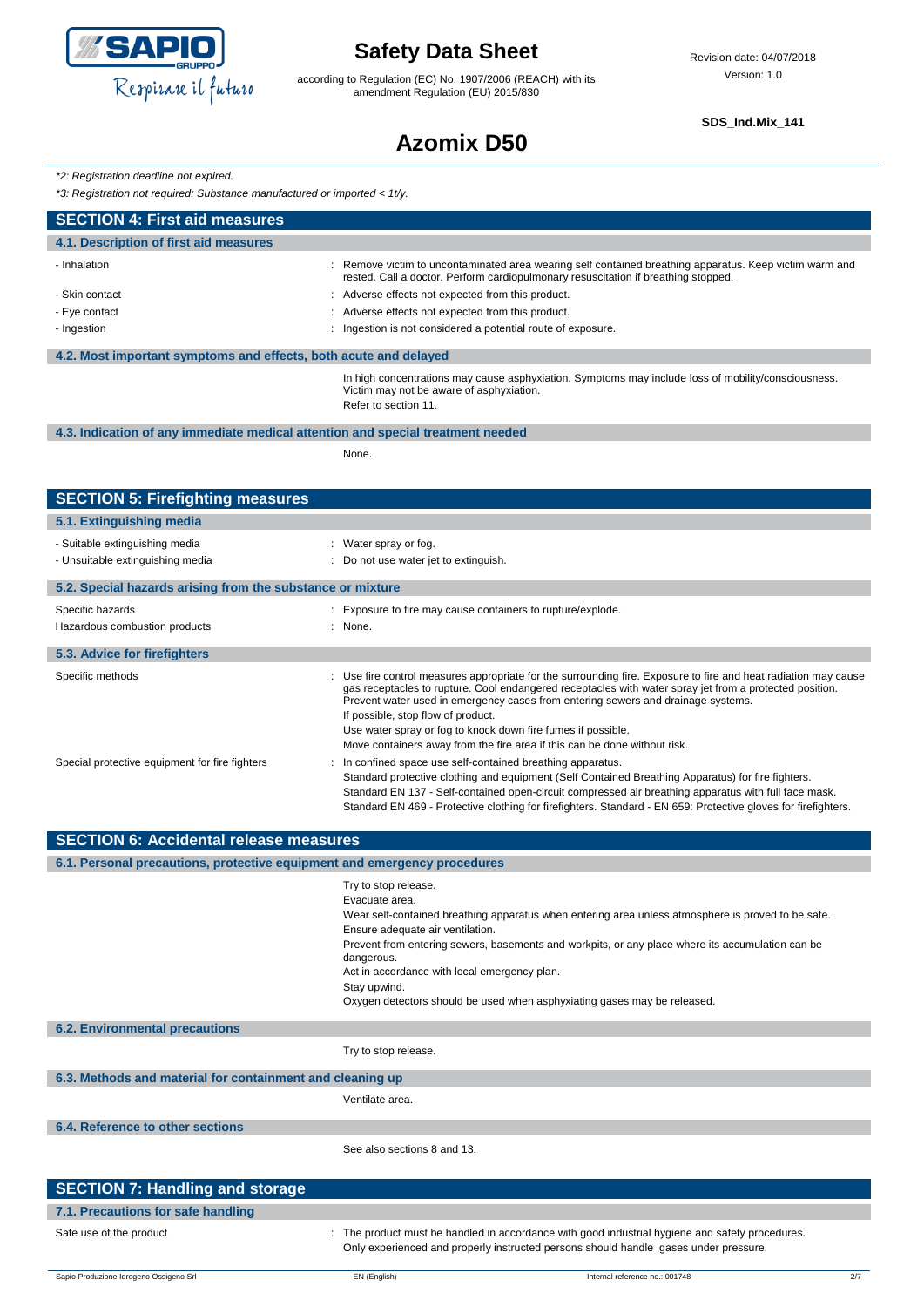

according to Regulation (EC) No. 1907/2006 (REACH) with its amendment Regulation (EU) 2015/830

**Azomix D50**

### **SDS\_Ind.Mix\_141**

|                                                                   | טטש בווות ש                                                                                                                                                                                                                                                                                                                                                                                                                                                                                                                                                                                                                                                                                                                                                                                                                                                                                                                                                                                                                                                                                                                                                                                                                                                                                                                                                                                                                                                                                                                                                                                                                                                                                                                                                                                                                             |
|-------------------------------------------------------------------|-----------------------------------------------------------------------------------------------------------------------------------------------------------------------------------------------------------------------------------------------------------------------------------------------------------------------------------------------------------------------------------------------------------------------------------------------------------------------------------------------------------------------------------------------------------------------------------------------------------------------------------------------------------------------------------------------------------------------------------------------------------------------------------------------------------------------------------------------------------------------------------------------------------------------------------------------------------------------------------------------------------------------------------------------------------------------------------------------------------------------------------------------------------------------------------------------------------------------------------------------------------------------------------------------------------------------------------------------------------------------------------------------------------------------------------------------------------------------------------------------------------------------------------------------------------------------------------------------------------------------------------------------------------------------------------------------------------------------------------------------------------------------------------------------------------------------------------------|
| Safe handling of the gas receptacle                               | Consider pressure relief device(s) in gas installations.<br>Ensure the complete gas system was (or is regularily) checked for leaks before use.<br>Do not smoke while handling product.<br>Use only properly specified equipment which is suitable for this product, its supply pressure and temperature.<br>Contact your gas supplier if in doubt.<br>Avoid suck back of water, acid and alkalis.<br>Do not breathe gas.<br>Avoid release of product into atmosphere.<br>Do not allow backfeed into the container.<br>Protect receptacles from physical damage; do not drag, roll, slide or drop.<br>When moving receptacles, even for short distances, use a cart (trolley, hand truck, etc.) designed to<br>transport receptacles.<br>Leave valve protection caps in place until the container has been secured against either a wall or bench or<br>placed in a container stand and is ready for use.<br>If user experiences any difficulty operating receptacle valve discontinue use and contact supplier.<br>Never attempt to repair or modify container valves or safety relief devices.<br>Damaged valves should be reported immediately to the supplier.<br>Keep container valve outlets clean and free from contaminants particularly oil and water.<br>Replace valve outlet caps or plugs and container caps where supplied as soon as container is disconnected<br>from equipment.<br>Close container valve after each use and when empty, even if still connected to equipment.<br>Never attempt to transfer gases from one container to another.<br>Never use direct flame or electrical heating devices to raise the pressure of a container.<br>Do not remove or deface labels provided by the supplier for the identification of the receptacle contents.<br>Suck back of water into the container must be prevented. |
|                                                                   | Open valve slowly to avoid pressure shock.                                                                                                                                                                                                                                                                                                                                                                                                                                                                                                                                                                                                                                                                                                                                                                                                                                                                                                                                                                                                                                                                                                                                                                                                                                                                                                                                                                                                                                                                                                                                                                                                                                                                                                                                                                                              |
| 7.2. Conditions for safe storage, including any incompatibilities |                                                                                                                                                                                                                                                                                                                                                                                                                                                                                                                                                                                                                                                                                                                                                                                                                                                                                                                                                                                                                                                                                                                                                                                                                                                                                                                                                                                                                                                                                                                                                                                                                                                                                                                                                                                                                                         |
|                                                                   | Observe all regulations and local requirements regarding storage of containers.<br>Containers should not be stored in conditions likely to encourage corrosion.<br>Container valve guards or caps should be in place.<br>Containers should be stored in the vertical position and properly secured to prevent them from falling over.<br>Stored containers should be periodically checked for general condition and leakage.<br>Keep container below 50°C in a well ventilated place.<br>Store containers in location free from fire risk and away from sources of heat and ignition.<br>Keep away from combustible materials.                                                                                                                                                                                                                                                                                                                                                                                                                                                                                                                                                                                                                                                                                                                                                                                                                                                                                                                                                                                                                                                                                                                                                                                                          |
| 7.3. Specific end use(s)                                          |                                                                                                                                                                                                                                                                                                                                                                                                                                                                                                                                                                                                                                                                                                                                                                                                                                                                                                                                                                                                                                                                                                                                                                                                                                                                                                                                                                                                                                                                                                                                                                                                                                                                                                                                                                                                                                         |

None.

### **SECTION 8: Exposure controls/personal protection**

### **8.1. Control parameters**

| Carbon dioxide (124-38-9)                |                                      |                                                           |
|------------------------------------------|--------------------------------------|-----------------------------------------------------------|
| <b>OEL: Occupational Exposure Limits</b> |                                      |                                                           |
|                                          | ACGIH TWA (ppm)                      | 5000 ppm                                                  |
|                                          | ACGIH STEL (ppm)                     | 30000 ppm                                                 |
| ACGIH                                    | Remark (ACGIH)                       | Asphyxia                                                  |
|                                          | Regulatory reference                 | <b>ACGIH 2017</b>                                         |
| Italy                                    | TWA (IT) OEL 8h [mg/m <sup>3</sup> ] | $9000 \,\mathrm{mg/m^3}$                                  |
|                                          | TWA (IT) OEL 8h [ppm]                | 5000 ppm                                                  |
|                                          | Regulatory reference                 | Allegato XXXVIII del D.Lgs. 9 aprile 2008, n. 81 e s.m.i. |

```
PNEC (Predicted No-Effect Concentration) : None available.
```
**8.2. Exposure controls**

| 8.2.1. Appropriate engineering contro |  |
|---------------------------------------|--|

Sapio Produzione Idrogeno Ossigeno Srl **EN (English)** Internal reference no.: 001748 3/7 **8.2.1. Appropriate engineering controls** Provide adequate general and local exhaust ventilation. Systems under pressure should be regularily checked for leakages. Ensure exposure is below occupational exposure limits (where available). Oxygen detectors should be used when asphyxiating gases may be released. Consider the use of a work permit system e.g. for maintenance activities. **8.2.2. Individual protection measures, e.g. personal protective equipment** A risk assessment should be conducted and documented in each work area to assess the risks related to the use of the product and to select the PPE that matches the relevant risk. The following recommendations should be considered: PPE compliant to the recommended EN/ISO standards should be selected. • Eye/face protection **in the state of the set of the set of the set of the state state shields**. Standard EN 166 - Personal eye-protection - specifications. • Skin protection - Hand protection **in the state of the state of the state of the state wear** working gloves when handling gas containers.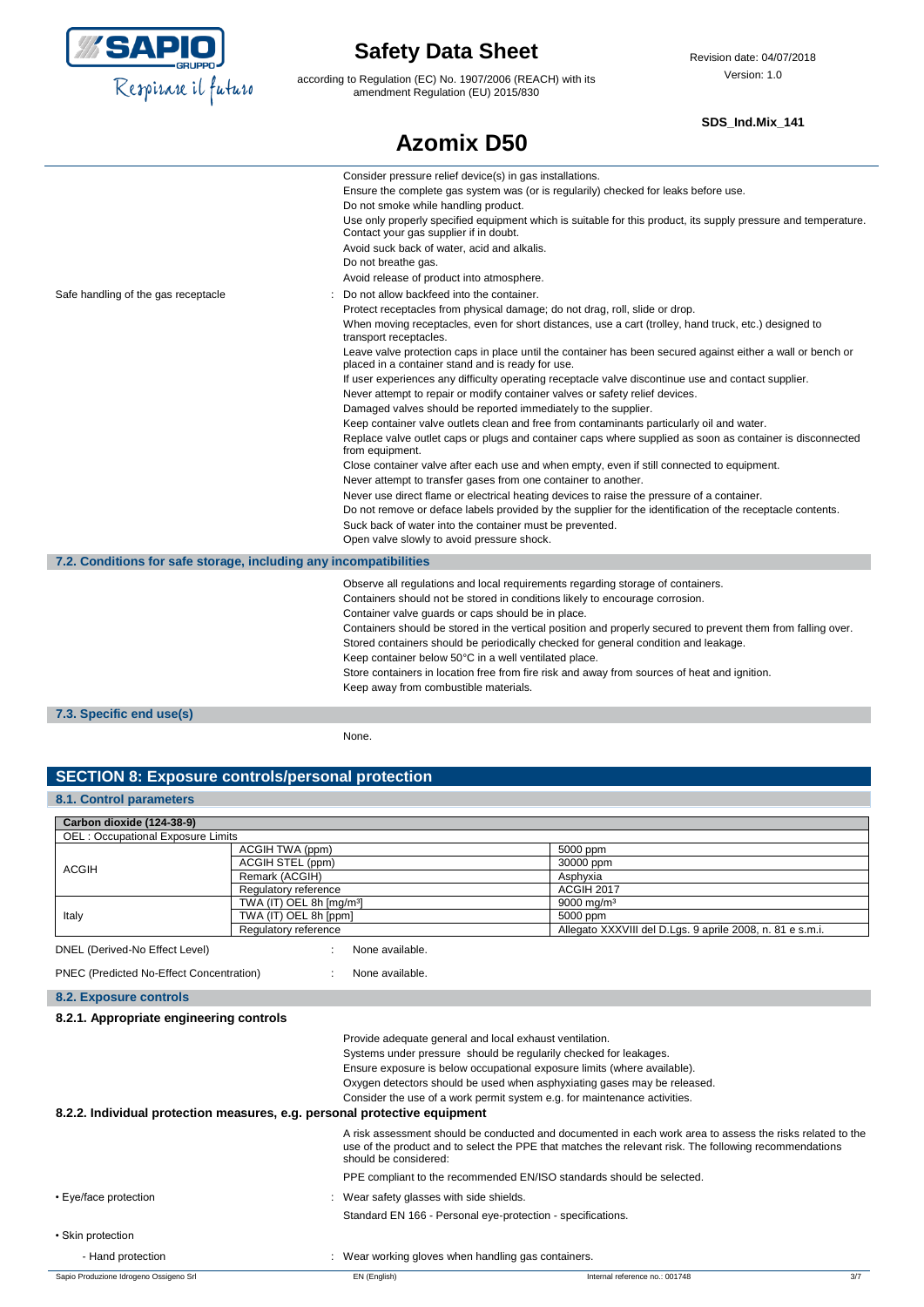

according to Regulation (EC) No. 1907/2006 (REACH) with its amendment Regulation (EU) 2015/830

**Azomix D50**

### **SDS\_Ind.Mix\_141**

|                                        | Standard EN 388 - Protective gloves against mechanical risk.                                                                                        |
|----------------------------------------|-----------------------------------------------------------------------------------------------------------------------------------------------------|
| - Other                                | : Wear safety shoes while handling containers.                                                                                                      |
|                                        | Standard EN ISO 20345 - Personal protective equipment - Safety footwear.                                                                            |
| • Respiratory protection               | : Gas filters may be used if all surrounding conditions e.g. type and concentration of the contaminant(s) and<br>duration of use are known.         |
|                                        | Use gas filters with full face mask, where exposure limits may be exceeded for a short-term period, e.g.<br>connecting or disconnecting containers. |
|                                        | Gas filters do not protect against oxygen deficiency.                                                                                               |
|                                        | Self contained breathing apparatus (SCBA) or positive pressure airline with mask are to be used in oxygen-<br>deficient atmospheres.                |
|                                        | Standard EN 14387 - Gas filter(s), combined filter(s) and full face mask - EN 136.                                                                  |
|                                        | Standard EN 137 - Self-contained open-circuit compressed air breathing apparatus with full face mask.                                               |
| • Thermal hazards                      | None in addition to the above sections.                                                                                                             |
| 8.2.3. Environmental exposure controls |                                                                                                                                                     |
|                                        | None necessary.                                                                                                                                     |

### **SECTION 9: Physical and chemical properties**

| 9.1. Information on basic physical and chemical properties |                                                                                              |  |  |
|------------------------------------------------------------|----------------------------------------------------------------------------------------------|--|--|
| Appearance                                                 |                                                                                              |  |  |
| Physical state at 20°C / 101.3kPa                          | : Gas                                                                                        |  |  |
| Colour                                                     | Mixture contains one or more component(s) which have the following colour(s):<br>Colourless. |  |  |
| Odour                                                      | : Odourless.                                                                                 |  |  |
| Odour threshold                                            | : Odour threshold is subjective and inadequate to warn of overexposure.                      |  |  |
| pH                                                         | : Not applicable for gases and gas mixtures.                                                 |  |  |

| рH                                              | Not applicable for gases and gas mixtures.   |
|-------------------------------------------------|----------------------------------------------|
| Melting point / Freezing point                  | : Not applicable for gas mixtures.           |
| Boiling point                                   | : Not applicable for gas mixtures.           |
| Flash point                                     | : Not applicable for gases and gas mixtures. |
| Evaporation rate                                | : Not applicable for gases and gas mixtures. |
| Flammability (solid, gas)                       | : Non flammable.                             |
| Explosive limits                                | : Non flammable.                             |
| Vapour pressure [20°C]                          | : Not applicable.                            |
| Vapour pressure [50°C]                          | : Not applicable.                            |
| Vapour density                                  | : Not applicable.                            |
| Relative density, gas (air=1)                   | Heavier than air.                            |
| Partition coefficient n-octanol/water (Log Kow) | : Not applicable for gas mixtures.           |
| Auto-ignition temperature                       | : Non flammable.                             |
| Decomposition temperature                       | : Not applicable.                            |
| Viscosity                                       | : No reliable data available.                |
| Explosive properties                            | : Not applicable.                            |
| Oxidising properties                            | Not applicable.                              |
|                                                 |                                              |

### **9.2. Other information**

Molar mass **in the mass** : Not applicable for gas mixtures. Other data **included in the symbol confinent of the C**as/vapour heavier than air. May accumulate in confined spaces, particularly at or below ground level.

| <b>SECTION 10: Stability and reactivity</b> |                                                                              |                                                                                                      |     |
|---------------------------------------------|------------------------------------------------------------------------------|------------------------------------------------------------------------------------------------------|-----|
| 10.1. Reactivity                            |                                                                              |                                                                                                      |     |
|                                             | No reactivity hazard other than the effects described in sub-sections below. |                                                                                                      |     |
| 10.2. Chemical stability                    |                                                                              |                                                                                                      |     |
|                                             | Stable under normal conditions.                                              |                                                                                                      |     |
| 10.3. Possibility of hazardous reactions    |                                                                              |                                                                                                      |     |
|                                             | None.                                                                        |                                                                                                      |     |
| 10.4. Conditions to avoid                   |                                                                              |                                                                                                      |     |
|                                             | Avoid moisture in installation systems.                                      |                                                                                                      |     |
| 10.5. Incompatible materials                |                                                                              |                                                                                                      |     |
|                                             | None.<br>For additional information on compatibility refer to ISO 11114.     |                                                                                                      |     |
| 10.6. Hazardous decomposition products      |                                                                              |                                                                                                      |     |
|                                             |                                                                              | Under normal conditions of storage and use, hazardous decomposition products should not be produced. |     |
| Sapio Produzione Idrogeno Ossigeno Srl      | EN (English)                                                                 | Internal reference no.: 001748                                                                       | 4/7 |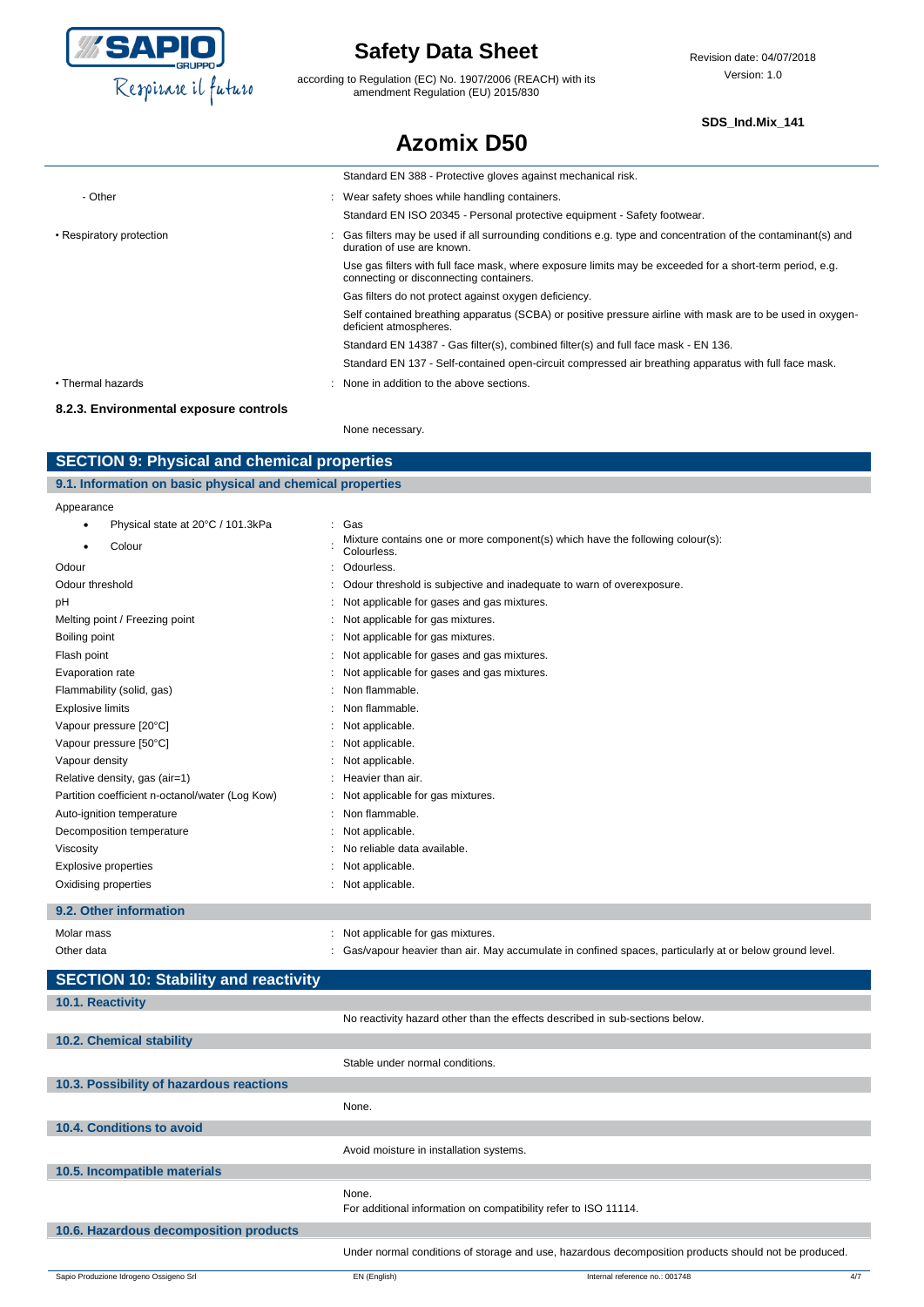

according to Regulation (EC) No. 1907/2006 (REACH) with its amendment Regulation (EU) 2015/830

### **SDS\_Ind.Mix\_141**

# **Azomix D50**

| <b>SECTION 11: Toxicological information</b> |  |  |  |
|----------------------------------------------|--|--|--|
|                                              |  |  |  |

| 11.1. Information on toxicological effects                                                                                                                                                                                                                                                |                                                                                                                                                                                                                                                                                                                                                                                                                                                                                                                                                                                                                                                                          |
|-------------------------------------------------------------------------------------------------------------------------------------------------------------------------------------------------------------------------------------------------------------------------------------------|--------------------------------------------------------------------------------------------------------------------------------------------------------------------------------------------------------------------------------------------------------------------------------------------------------------------------------------------------------------------------------------------------------------------------------------------------------------------------------------------------------------------------------------------------------------------------------------------------------------------------------------------------------------------------|
| <b>Acute toxicity</b>                                                                                                                                                                                                                                                                     | : Toxicological effects not expected from this product if occupational exposure limit values are not exceeded.<br>Unlike simple asphyxiants, carbon dioxide has the ability to cause death even when normal oxygen levels<br>(20-21%) are maintained. 5% CO2 has been found to act synergistically to increase the toxicity of certain<br>other gases (CO, NO2). CO2 has been shown to enhance the production of carboxy- or met-hemoglobin by<br>these gases possibly due to carbon dioxide's stimulatory effects on the respiratory and circulatory systems.<br>For more information, see EIGA Safety Info 24: "Carbon Dioxide, Physiological hazards" at www.eiga.eu. |
| Skin corrosion/irritation<br>Serious eye damage/irritation<br>Respiratory or skin sensitisation<br>Germ cell mutagenicity<br>Carcinogenicity<br><b>Toxic for reproduction: Fertility</b><br>Toxic for reproduction: unborn child<br><b>STOT-single exposure</b><br>STOT-repeated exposure | : No known effects from this product.<br>: No known effects from this product.<br>: No known effects from this product.<br>: No known effects from this product.<br>: No known effects from this product.<br>: No known effects from this product.<br>: No known effects from this product.<br>: No known effects from this product.<br>: No known effects from this product.                                                                                                                                                                                                                                                                                            |
| <b>Aspiration hazard</b>                                                                                                                                                                                                                                                                  | : Not applicable for gases and gas mixtures.                                                                                                                                                                                                                                                                                                                                                                                                                                                                                                                                                                                                                             |

| <b>SECTION 12: Ecological information</b>                               |                                                                                                                      |                                                                                                           |     |
|-------------------------------------------------------------------------|----------------------------------------------------------------------------------------------------------------------|-----------------------------------------------------------------------------------------------------------|-----|
| 12.1. Toxicity                                                          |                                                                                                                      |                                                                                                           |     |
| Assessment                                                              | : No ecological damage caused by this product.                                                                       |                                                                                                           |     |
| EC50 48h - Daphnia magna                                                | : No data available.                                                                                                 |                                                                                                           |     |
| EC50 72h - Algae                                                        | No data available.                                                                                                   |                                                                                                           |     |
| LC50 96 h - Fish                                                        | No data available.                                                                                                   |                                                                                                           |     |
| 12.2. Persistence and degradability                                     |                                                                                                                      |                                                                                                           |     |
| Assessment                                                              | : No ecological damage caused by this product.                                                                       |                                                                                                           |     |
| 12.3. Bioaccumulative potential                                         |                                                                                                                      |                                                                                                           |     |
| Assessment                                                              | : No data available.                                                                                                 |                                                                                                           |     |
| 12.4. Mobility in soil                                                  |                                                                                                                      |                                                                                                           |     |
| Assessment                                                              | Partition into soil is unlikely.                                                                                     | : Because of its high volatility, the product is unlikely to cause ground or water pollution.             |     |
| 12.5. Results of PBT and vPvB assessment                                |                                                                                                                      |                                                                                                           |     |
| Assessment                                                              | : Not classified as PBT or vPvB.                                                                                     |                                                                                                           |     |
| 12.6. Other adverse effects                                             |                                                                                                                      |                                                                                                           |     |
| Other adverse effects                                                   | : No known effects from this product.                                                                                |                                                                                                           |     |
| Effect on the ozone layer                                               | None.                                                                                                                |                                                                                                           |     |
| Effect on global warming                                                | Contains greenhouse gas(es).                                                                                         |                                                                                                           |     |
| <b>SECTION 13: Disposal considerations</b>                              |                                                                                                                      |                                                                                                           |     |
| 13.1. Waste treatment methods                                           |                                                                                                                      |                                                                                                           |     |
|                                                                         | May be vented to atmosphere in a well ventilated place.<br>Return unused product in original receptacle to supplier. | Do not discharge into any place where its accumulation could be dangerous.                                |     |
| List of hazardous waste codes (from Commission<br>Decision 2001/118/EC) |                                                                                                                      | : 16 05 05 : Gases in pressure containers other than those mentioned in 16 05 04.                         |     |
| <b>13.2. Additional information</b>                                     |                                                                                                                      |                                                                                                           |     |
|                                                                         |                                                                                                                      | External treatment and disposal of waste should comply with applicable local and/or national regulations. |     |
| <b>SECTION 14: Transport information</b>                                |                                                                                                                      |                                                                                                           |     |
| Sapio Produzione Idrogeno Ossigeno Srl                                  | EN (English)                                                                                                         | Internal reference no.: 001748                                                                            | 5/7 |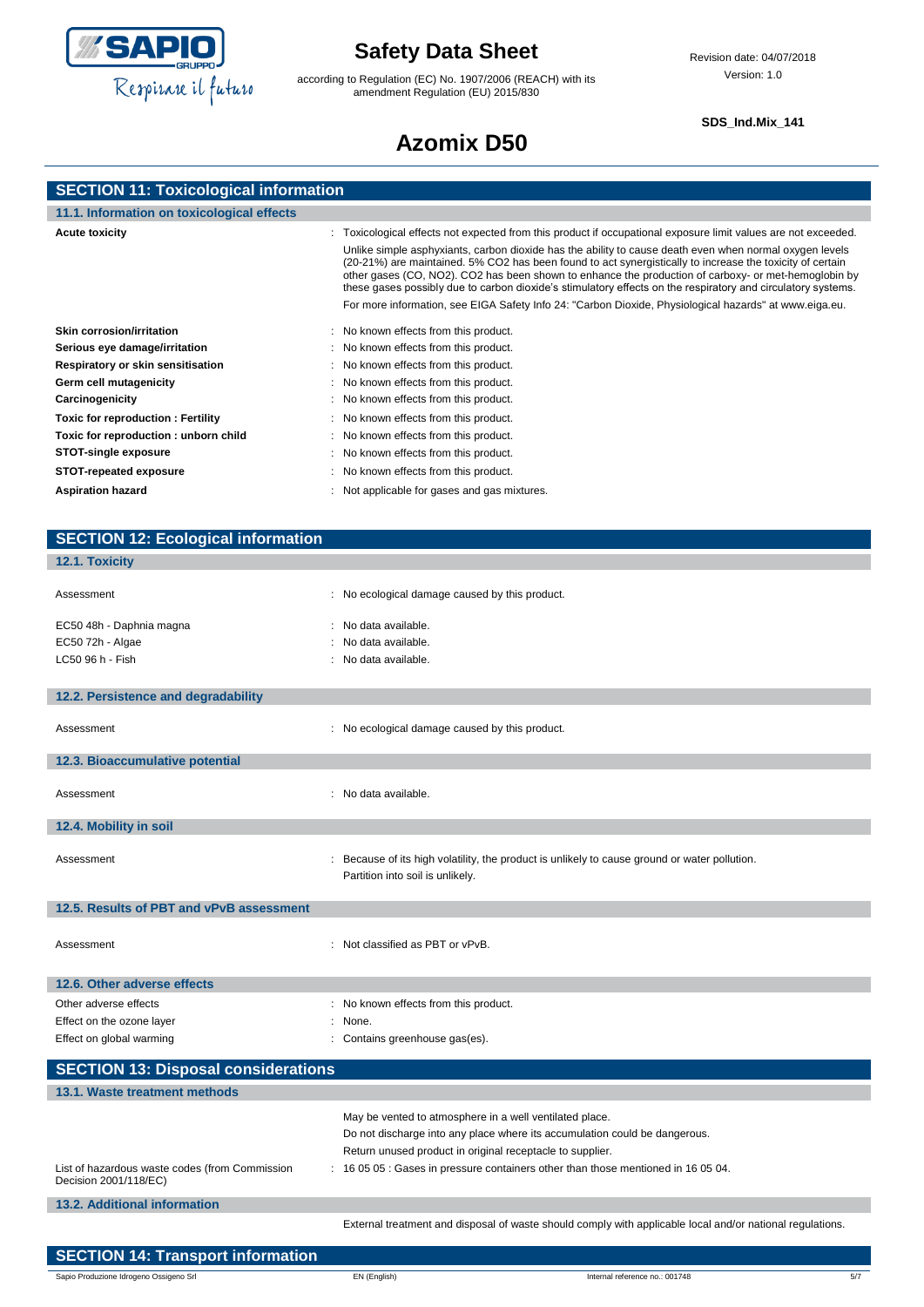

according to Regulation (EC) No. 1907/2006 (REACH) with its amendment Regulation (EU) 2015/830

Revision date: 04/07/2018 Version: 1.0

### **SDS\_Ind.Mix\_141**

## **Azomix D50**

| 14.1. UN number                                                                |                                                                                                                                                                                                                                                                                                                                                                                      |
|--------------------------------------------------------------------------------|--------------------------------------------------------------------------------------------------------------------------------------------------------------------------------------------------------------------------------------------------------------------------------------------------------------------------------------------------------------------------------------|
| UN-No.                                                                         | : 1956                                                                                                                                                                                                                                                                                                                                                                               |
|                                                                                |                                                                                                                                                                                                                                                                                                                                                                                      |
| 14.2. UN proper shipping name                                                  |                                                                                                                                                                                                                                                                                                                                                                                      |
| Transport by road/rail (ADR/RID)                                               | ÷<br>COMPRESSED GAS, N.O.S. (Nitrogen, Carbon dioxide)                                                                                                                                                                                                                                                                                                                               |
| Transport by air (ICAO-TI / IATA-DGR)                                          | Compressed gas, n.o.s. (Nitrogen, Carbon dioxide)                                                                                                                                                                                                                                                                                                                                    |
| Transport by sea (IMDG)                                                        | COMPRESSED GAS, N.O.S. (Nitrogen, Carbon dioxide)                                                                                                                                                                                                                                                                                                                                    |
| 14.3. Transport hazard class(es)                                               |                                                                                                                                                                                                                                                                                                                                                                                      |
| Labelling                                                                      | $\ddot{\phantom{a}}$                                                                                                                                                                                                                                                                                                                                                                 |
|                                                                                |                                                                                                                                                                                                                                                                                                                                                                                      |
|                                                                                | 2.2 : Non-flammable, non-toxic gases.                                                                                                                                                                                                                                                                                                                                                |
| Transport by road/rail (ADR/RID)<br>Class                                      | $\therefore$ 2                                                                                                                                                                                                                                                                                                                                                                       |
| Classification code                                                            | : 1A                                                                                                                                                                                                                                                                                                                                                                                 |
| Hazard identification number                                                   | : 20                                                                                                                                                                                                                                                                                                                                                                                 |
| <b>Tunnel Restriction</b>                                                      | : E - Passage forbidden through tunnels of category E                                                                                                                                                                                                                                                                                                                                |
| Transport by air (ICAO-TI / IATA-DGR)                                          |                                                                                                                                                                                                                                                                                                                                                                                      |
| Class / Div. (Sub. risk(s))                                                    | : 2.2                                                                                                                                                                                                                                                                                                                                                                                |
| Transport by sea (IMDG)                                                        |                                                                                                                                                                                                                                                                                                                                                                                      |
| Class / Div. (Sub. risk(s))                                                    | : 2.2                                                                                                                                                                                                                                                                                                                                                                                |
| Emergency Schedule (EmS) - Fire                                                | $:$ F-C                                                                                                                                                                                                                                                                                                                                                                              |
| Emergency Schedule (EmS) - Spillage                                            | $: S-V$                                                                                                                                                                                                                                                                                                                                                                              |
| 14.4. Packing group                                                            |                                                                                                                                                                                                                                                                                                                                                                                      |
| Transport by road/rail (ADR/RID)                                               | Not applicable<br>÷                                                                                                                                                                                                                                                                                                                                                                  |
| Transport by air (ICAO-TI / IATA-DGR)                                          | Not applicable                                                                                                                                                                                                                                                                                                                                                                       |
| Transport by sea (IMDG)                                                        | Not applicable                                                                                                                                                                                                                                                                                                                                                                       |
| <b>14.5. Environmental hazards</b>                                             |                                                                                                                                                                                                                                                                                                                                                                                      |
| Transport by road/rail (ADR/RID)                                               | None.<br>÷.                                                                                                                                                                                                                                                                                                                                                                          |
| Transport by air (ICAO-TI / IATA-DGR)                                          | None.                                                                                                                                                                                                                                                                                                                                                                                |
| Transport by sea (IMDG)                                                        | ÷<br>None.                                                                                                                                                                                                                                                                                                                                                                           |
| 14.6. Special precautions for user                                             |                                                                                                                                                                                                                                                                                                                                                                                      |
| <b>Packing Instruction(s)</b>                                                  |                                                                                                                                                                                                                                                                                                                                                                                      |
| Transport by road/rail (ADR/RID)                                               | : P200                                                                                                                                                                                                                                                                                                                                                                               |
| Transport by air (ICAO-TI / IATA-DGR)                                          |                                                                                                                                                                                                                                                                                                                                                                                      |
| Passenger and Cargo Aircraft                                                   | : 200.                                                                                                                                                                                                                                                                                                                                                                               |
| Cargo Aircraft only                                                            | 200.                                                                                                                                                                                                                                                                                                                                                                                 |
| Transport by sea (IMDG)                                                        | : P200                                                                                                                                                                                                                                                                                                                                                                               |
| Special transport precautions                                                  | : Avoid transport on vehicles where the load space is not separated from the driver's compartment.<br>Ensure vehicle driver is aware of the potential hazards of the load and knows what to do in the event of an<br>accident or an emergency.<br>Before transporting product containers:<br>- Ensure there is adequate ventilation.<br>- Ensure that containers are firmly secured. |
|                                                                                | - Ensure container valve is closed and not leaking.                                                                                                                                                                                                                                                                                                                                  |
|                                                                                | - Ensure valve outlet cap nut or plug (where provided) is correctly fitted.                                                                                                                                                                                                                                                                                                          |
|                                                                                | - Ensure valve protection device (where provided) is correctly fitted.                                                                                                                                                                                                                                                                                                               |
| 14.7. Transport in bulk according to Annex II of MARPOL 73/78 and the IBC Code |                                                                                                                                                                                                                                                                                                                                                                                      |

Not applicable.

## **SECTION 15: Regulatory information 15.1 Safety, health and environmental regulations/legislation specific for the substance or mixture**

### **EU-Regulations**